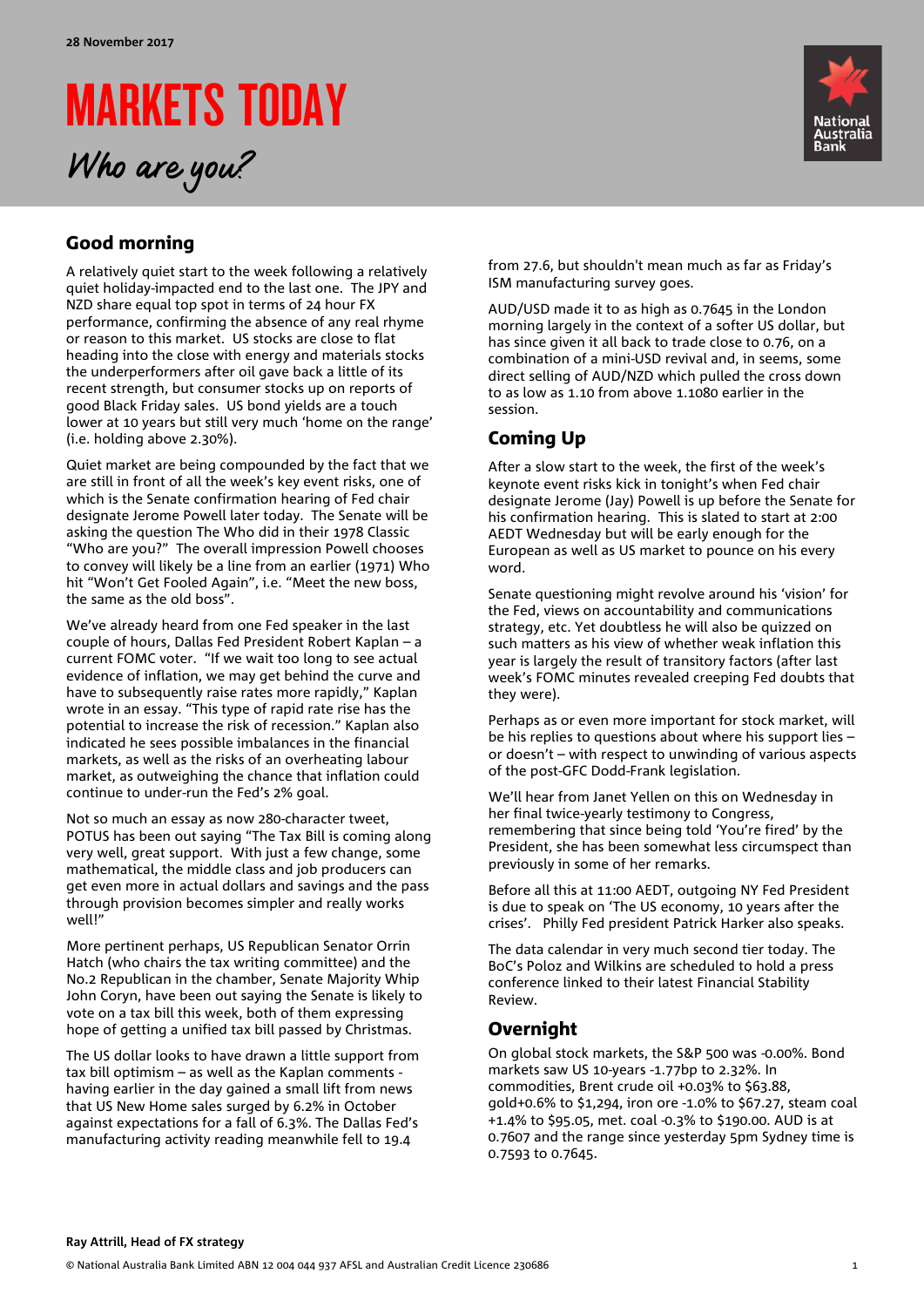### Markets









**Equities Commodities\***

AUD 0.7607 -0.1 0.7593 0.7645 HKD 7.8008 -0.1 Dow 23,586 0.12 23.2 Oil (WTI) 58.18 -1.3 NZD 0.6908 0.5 0.6854 0.6926 CNY 6.5992 0.0 S&P 500 2,602 0.00 17.6 Oil (Tapis) 65.52 0.4 EUR 1.1899 -0.3 1.1896 1.1961 SGD 1.3463 0.1 Nasdaq 6,880 -0.13 27.4 Gold 1294.40 0.6 GBP 1.3319 -0.1 1.3310 1.3383 IDR 13,508 0.0 VIX 9.83 1.65 -20.3 CRB 191.63 -0.3 JPY 111.02 -0.5 110.84 111.69 THB 32.62 -0.2 FTSE 7,384 -0.3 7.9 GS Metals 377.9 0.0 CAD 1.2762 0.4 1.2680 1.2769 KRW 1,089 0.3 DAX 13,000 -0.5 21.5 Aluminium 2122.8 0.1 AUD/EUR 0.6393 0.1 0.6370 0.6404 TWD 30.00 0.1 CAC 40 5,360 -0.6 17.8 Copper 6921.5 -0.9 AUD/JPY 84.45 -0.6 84.35 85.06 PHP 50.34 -0.7 Nikkei 22,496 -0.2 22.5 Nickel 11520.0 -3.9 AUD/GBP 0.5711 0.0 0.5697 0.5729 CHF 0.98 0.2 Shanghai 3,322 -0.9 1.4 Zinc 3202.5 -1.6 AUD/NZD 1.1011 -0.6 1.1000 1.1088 SEK 8.31 0.4 Hang Seng 29,686 -0.6 30.0 Ch. steel 3843.0 1.2 **Indicative 24hr ranges (\*\*)**

|            |                              |         |         | <b>Interest Rates</b> |               |      |                         |           |                | <b>Overnight Futures</b> |         | Met.coal    | 190.0  | $-0.3$                                  |
|------------|------------------------------|---------|---------|-----------------------|---------------|------|-------------------------|-----------|----------------|--------------------------|---------|-------------|--------|-----------------------------------------|
|            | <b>Indicative Swap Rates</b> |         |         |                       |               |      | Benchmark 10 Year Bonds |           |                |                          |         | Wheat Chic. | 428.3  | $-1.5$                                  |
|            | Cash                         | 3mth    | 2Yr     | 10Yr                  |               | Last |                         | chge Sprd |                | Last                     | Chge*   | Sugar       | 15.4   | $-0.4$                                  |
| <b>USD</b> | 1.25                         | 1.47    | 1.92    | 2.32                  | USD 10        | 2.32 | $-1.77$                 |           | Australia      |                          |         | Cotton      | 72.2   | $-0.1$                                  |
| AUD        | 1.50                         | 1.73    | 1.87    | 2.71                  | AUD 10        | 2.52 | 2.00                    | 0.20      | 3 mth bill     | 98.26                    | 0.00    | Coffee      | 128.2  | 0.5                                     |
| NZD        | 1.75                         | 1.91    | 2.17    | 3.13                  | NZD 10        | 2.80 | 2.30                    | 0.47      | 3 Yr bond      | 97.8                     | 0.00    |             |        |                                         |
| <b>EUR</b> | 0.00                         | $-0.33$ | $-0.19$ | 0.80                  | CAD 10        | 1.86 | $-3.20$                 | $-0.47$   | 10 Yr bond     | 97.48                    | $-0.50$ |             |        | Prob. of 25bps hike/cut at next meeting |
| GBP        | 0.50                         | 0.52    | 0.83    | 1.31                  | <b>EUR 10</b> | 0.34 | $-1.80$                 | -1.98     | $3/10$ sprd    | 0.32                     | 0.50    |             | bps    | %                                       |
| JPY        | $-0.05$                      | $-0.02$ | 0.04    | 0.26                  | GBP 10        | 1.25 | 0.30                    | $-1.07$   | SPI            | 5986.0                   | 8.0     | <b>RBA</b>  | $-1.0$ | $-4.0%$                                 |
| CAD        | 1.00                         | 1.40    | 1.77    | 2.18                  | JPY 10        | 0.04 | 1.40                    | $-2.28$   | *Change in bps |                          |         | FED         | 23     | 90.8%                                   |

|            |         |                              |         | ranges (**)           |               | Other FX |                         |         | <b>Major Indices</b> |             |                   |         | Last                               | % day   |         |
|------------|---------|------------------------------|---------|-----------------------|---------------|----------|-------------------------|---------|----------------------|-------------|-------------------|---------|------------------------------------|---------|---------|
|            | Last    | % chge                       | Low     | High                  |               | Last     | % chge                  |         |                      | Last        | % day             | % y/y   | Oil (Brent)                        | 63.88   | 0.0     |
| AUD        | 0.7607  | $-0.1$                       | 0.7593  | 0.7645                | <b>HKD</b>    | 7.8008   | $-0.1$                  |         | Dow                  | 23,586      | 0.12              | 23.2    | Oil (WTI)                          | 58.18   | $-1.3$  |
| NZD        | 0.6908  | 0.5                          | 0.6854  | 0.6926                | <b>CNY</b>    | 6.5992   | 0.0                     |         | S&P 500              | 2,602       | 0.00              | 17.6    | Oil (Tapis)                        | 65.52   | 0.4     |
| EUR        | 1.1899  | $-0.3$                       | 1.1896  | 1.1961                | SGD           | 1.3463   | 0.1                     |         | Nasdag               | 6,880       | $-0.13$           | 27.4    | Gold                               | 1294.40 | 0.6     |
| GBP        | 1.3319  | $-0.1$                       | 1.3310  | 1.3383                | <b>IDR</b>    | 13,508   | 0.0                     |         | <b>VIX</b>           | 9.83        | 1.65              | $-20.3$ | <b>CRB</b>                         | 191.63  | $-0.3$  |
| JPY        | 111.02  | $-0.5$                       | 110.84  | 111.69                | THB           | 32.62    | $-0.2$                  |         | <b>FTSE</b>          | 7,384       | $-0.3$            | 7.9     | GS Metals                          | 377.9   | 0.0     |
| CAD        | 1.2762  | 0.4                          | 1.2680  | 1.2769                | <b>KRW</b>    | 1,089    | 0.3                     |         | <b>DAX</b>           | 13,000      | $-0.5$            | 21.5    | Aluminium                          | 2122.8  | 0.1     |
| AUD/EUR    | 0.6393  | 0.1                          | 0.6370  | 0.6404                | <b>TWD</b>    | 30.00    | 0.1                     |         | <b>CAC 40</b>        | 5,360       | $-0.6$            | 17.8    | Copper                             | 6921.5  | $-0.9$  |
| AUD/JPY    | 84.45   | $-0.6$                       | 84.35   | 85.06                 | PHP           | 50.34    | $-0.7$                  |         | Nikkei               | 22,496      | $-0.2$            | 22.5    | Nickel                             | 11520.0 | $-3.9$  |
| AUD/GBP    | 0.5711  | 0.0                          | 0.5697  | 0.5729                | <b>CHF</b>    | 0.98     | 0.2                     |         | Shanghai             | 3,322       | $-0.9$            | 1.4     | Zinc                               | 3202.5  | $-1.6$  |
| AUD/NZD    | 1.1011  | $-0.6$                       | 1.1000  | 1.1088                | <b>SEK</b>    | 8.31     | 0.4                     |         | Hang Seng            | 29,686      | $-0.6$            | 30.0    | Ch. steel                          | 3843.0  | 1.2     |
| AUD/CNH    | 5.0229  | $-0.1$                       | 5.0104  | 5.0295                |               |          |                         |         | ASX 200              | 5,989       | 0.1               | 9.6     | Iron ore                           | 67.3    | $-1.0$  |
|            |         |                              |         |                       |               |          |                         |         |                      |             |                   |         | St. Coal                           | 95.1    | 1.4     |
|            |         |                              |         | <b>Interest Rates</b> |               |          |                         |         |                      |             | Overnight Futures |         | Met.coal                           | 190.0   | $-0.3$  |
|            |         | <b>Indicative Swap Rates</b> |         |                       |               |          | Benchmark 10 Year Bonds |         |                      |             |                   |         | Wheat Chic.                        | 428.3   | $-1.5$  |
|            | Cash    | 3mth                         | 2Yr     | 10Yr                  |               | Last     | chge                    | Sprd    |                      |             | Last              | $Chge*$ | Sugar                              | 15.4    | $-0.4$  |
| USD        | 1.25    | 1.47                         | 1.92    | 2.32                  | USD 10        | 2.32     | $-1.77$                 |         |                      | Australia   |                   |         | Cotton                             | 72.2    | $-0.1$  |
| AUD        | 1.50    | 1.73                         | 1.87    | 2.71                  | AUD 10        | 2.52     | 2.00                    | 0.20    |                      | 3 mth bill  | 98.26             | 0.00    | Coffee                             | 128.2   | 0.5     |
| NZD        | 1.75    | 1.91                         | 2.17    | 3.13                  | NZD 10        | 2.80     | 2.30                    | 0.47    |                      | 3 Yr bond   | 97.8              | 0.00    |                                    |         |         |
| <b>EUR</b> | 0.00    | $-0.33$                      | $-0.19$ | 0.80                  | CAD 10        | 1.86     | $-3.20$                 | $-0.47$ |                      | 10 Yr bond  | 97.48             | $-0.50$ | Prob. of 25bps hike/cut at next me |         |         |
| GBP        | 0.50    | 0.52                         | 0.83    | 1.31                  | <b>EUR 10</b> | 0.34     | $-1.80$                 | $-1.98$ |                      | $3/10$ sprd | 0.32              | 0.50    |                                    | bps     | %       |
| JPY        | $-0.05$ | $-0.02$                      | 0.04    | 0.26                  | GBP 10        | 1.25     | 0.30                    | $-1.07$ |                      | SPI         | 5986.0            | 8.0     | <b>RBA</b>                         | $-1.0$  | $-4.0%$ |
|            |         |                              |         |                       |               |          |                         |         |                      |             |                   |         |                                    |         |         |

 $1.4$ Met.coal 190.0 -0.3

| Please note the high/low FX rates are only an indication. Please refer to your National Dealer for confirmation. |  |  |  |  |  |  |  |  |  |  |  |  |  |
|------------------------------------------------------------------------------------------------------------------|--|--|--|--|--|--|--|--|--|--|--|--|--|
|                                                                                                                  |  |  |  |  |  |  |  |  |  |  |  |  |  |

Please note the high/low FX rates are only an indication. Please refer to your National Dealer for confirmation.<br>\* All near futures contracts, except CRB. GS Metals is Goldman Sachs industrial metals index. Metals prices a

Last is around 6:30am Sydney

Source: Bloomberg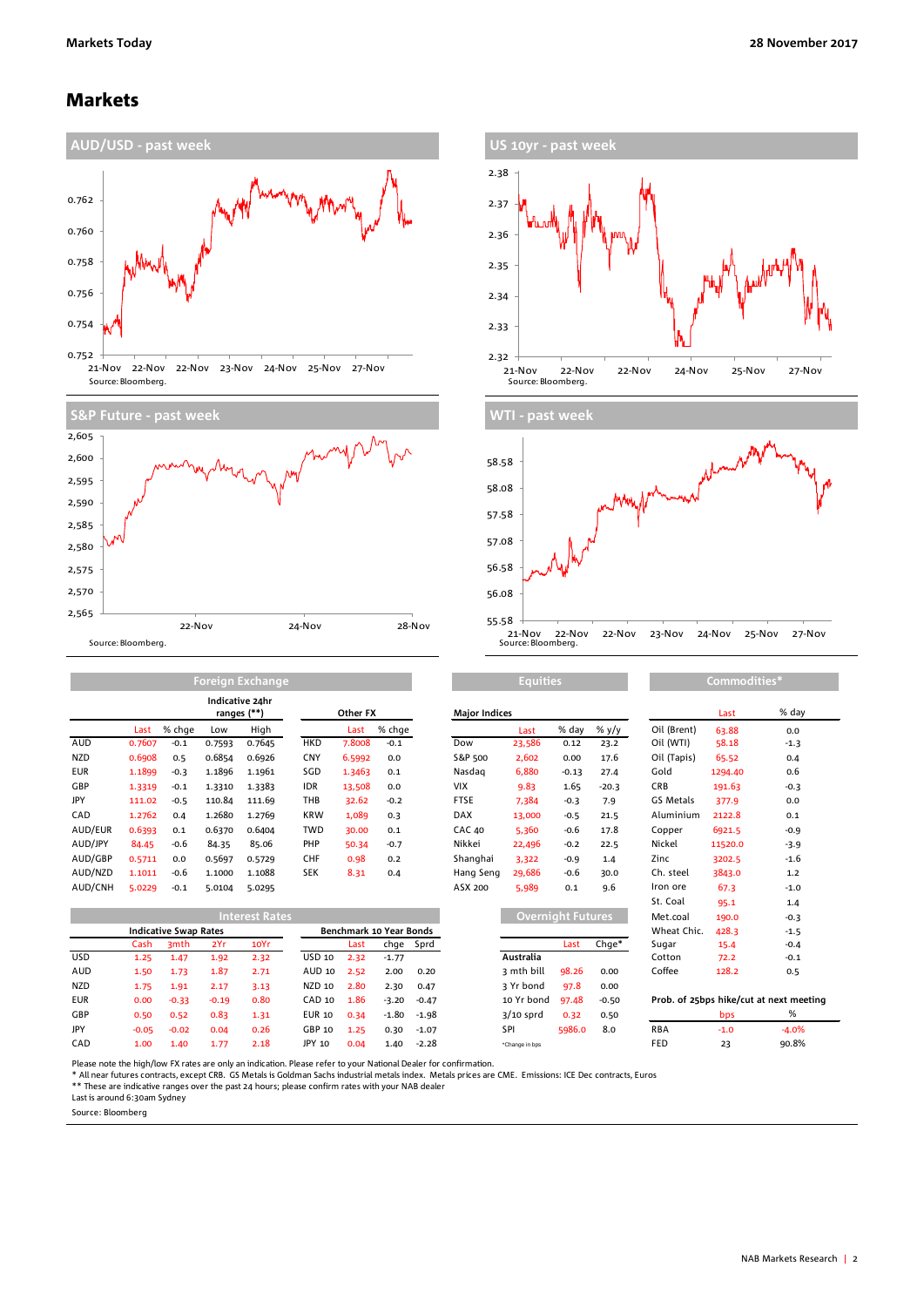# **CALENDAR**

| Country                         | <b>Economic Indicator</b>                                                                  | Period                 | Forecast           | Consensus          | Actual | Previous           | <b>GMT</b>           | AEDT           |
|---------------------------------|--------------------------------------------------------------------------------------------|------------------------|--------------------|--------------------|--------|--------------------|----------------------|----------------|
|                                 | Tuesday, 28 November 2017                                                                  |                        |                    |                    |        |                    |                      |                |
| AU                              | ANZ Roy Morgan Weekly Consumer Confidence Index                                            | <b>Nov 26</b>          |                    |                    |        | 116.4              | 22.30<br>0.00        | 9.30<br>11.00  |
| US<br>EC                        | Fed's Dudley Speaks on U.S. Economy: 10 Years After Crisis<br><b>OECD Economic Outlook</b> |                        |                    |                    |        |                    | 10.00                | 21.00          |
| GE                              | GfK Consumer Confidence                                                                    | Dec                    |                    | 10.7               |        | 10.7               | 12.00                | 23.00          |
| UK                              | Nationwide House PX MoM/YoY                                                                | Nov                    |                    | 0.2/2.6            |        | 0.2/2.5            | 29 Nov-4 Dec release |                |
| US                              | Advance Goods Trade Balance                                                                | Oct                    |                    | -65                |        | 64.1               | 13.30                | 0.30           |
| US                              | Wholesale/Retail Inventories MoM                                                           | Oct P                  |                    | 0.4                |        | 0.3                | 13.30                | 0.30           |
| CA                              | Industrial Product/Raw Materials Price MoM                                                 | Oct                    |                    | 0.5                |        | $-0.3$             | 13.30                | 0.30           |
| US<br>US                        | FHFA House Price Index MoM<br>House Price Purchase Index QoQ                               | Sep<br>3Q              |                    | 0.5                |        | 0.7<br>1.6         | 14.00<br>14.00       | 1.00<br>1.00   |
| US                              | S&P CoreLogic CS 20-City MoM SA/YoY                                                        | Sep                    |                    | 0.3                |        | 0.5                | 14.00                | 1.00           |
| US                              | Conf. Board Consumer Confidence                                                            | Nov                    |                    | 124                |        | 125.9              | 15.00                | 2.00           |
| US                              | Senate Banking Cmte Holds Hearing on Fed Chair Nominee Powell                              |                        |                    |                    |        |                    | 15.00                | 2.00           |
| US                              | Richmond Fed Manufact. Index                                                               | Nov                    |                    | 14                 |        | 12.0               | 15.00                | 2.00           |
| US                              | Fed's Harker Speaks on Financial Safety for Aging Population                               |                        |                    |                    |        |                    | 15.15                | 2.15           |
| CA                              | Bank of Canada Releases Financial System Review                                            |                        |                    |                    |        |                    | 15.30                | 2.30           |
| CA                              | Bank of Canada Gov. Poloz, Sr. Dep. Gov Wilkins Press Conf.<br>Wednesday, 29 November 2017 |                        |                    |                    |        |                    | 16.15                | 3.15           |
| NZ                              | RBNZ Financial Stability Report                                                            |                        |                    |                    |        |                    | 20.00                | 7.00           |
| NZ                              | RBNZ Acting Governor at Parliament Select Committee                                        |                        |                    |                    |        |                    | 0.00                 | 11.00          |
| UK                              | BRC Shop Price Index YoY                                                                   | Nov                    |                    |                    |        | $-0.1$             | 0.10                 | 11.10          |
| JN                              | BOJ Nakaso makes a speech in Tokyo                                                         |                        |                    |                    |        |                    | 7.00                 | 18.00          |
| GE                              | Bundesbank presents 2017 Financial Stability Report                                        |                        |                    |                    |        |                    | 8.00                 | 19.00          |
| UK                              | Mortgage Approvals                                                                         | Oct                    |                    | 65                 |        | 66.2               | 9.30                 | 20.30          |
| EC<br>US                        | <b>Business Climate Indicator</b>                                                          | Nov                    |                    | 1.51               |        | 1.4<br>0.1         | 10.00<br>12.00       | 21.00<br>23.00 |
| GE                              | <b>MBA Mortgage Applications</b><br>CPI EU Harmonized MoM/YoY                              | <b>Nov 24</b><br>Nov P |                    | 0.2                |        | $-0.1$             | 13.00                | 0.00           |
| US                              | <b>GDP Annualized QoQ</b>                                                                  | 3Q S                   |                    | 3.2                |        | 3.0                | 13.30                | 0.30           |
| US                              | Fed's Dudley speaks About U.S. Economy                                                     |                        |                    |                    |        |                    | 13.30                | 0.30           |
| <b>US</b>                       | Yellen Appears before Joint Economic Committee of Congress                                 |                        |                    |                    |        |                    | 15.00                | 2.00           |
| US                              | Pending Home Sales MoM/YoY                                                                 | Oct                    |                    | 1.1                |        | 0.0                | 15.00                | 2.00           |
| GE                              | Bundesbank President Jens Weidmann Speaks in Essen                                         |                        |                    |                    |        |                    | 17.00                | 4.00           |
| US                              | Fed's Williams Speaks at Economic Forecast Luncheon in Phoenix                             |                        |                    |                    |        |                    | 17.45<br>19.00       | 4.45<br>6.00   |
| US                              | U.S. Federal Reserve Releases Beige Book<br>Thursday, 30 November 2017                     |                        |                    |                    |        |                    |                      |                |
| NZ                              | <b>Building Permits MoM</b>                                                                | Oct                    |                    |                    |        | -2.3               | 21.45                | 8.45           |
| JN                              | Industrial Production MoM                                                                  | Oct P                  |                    | 1.8/7.2            |        | $-1.0/2.6$         | 23.50                | 10.50          |
| <b>NZ</b>                       | ANZ Activity Outlook/Business Confidence                                                   | Nov                    |                    |                    |        | $22.2/-10.1$       | 0.00                 | 11.00          |
| AU                              | HIA New Home Sales MoM                                                                     | Oct                    |                    |                    |        | -6.1               | 0.00                 | 11.00          |
| JN                              | BOJ Iwata makes a speech in Tokyo                                                          |                        |                    |                    |        |                    | 0.00                 | 11.00          |
| UK                              | GfK Consumer Confidence/Lloyds Business Barometer                                          | Nov                    |                    | $-11/$             |        | $-10.0/26.0$       | 0.10                 | 11.10          |
| AU<br>AU                        | Private Sector Credit MoM/YoY                                                              | Oct                    | 0.4/5.3<br>1.0     | 0.4/5.3<br>1       |        | 0.3/5.4<br>0.8     | 0.30<br>0.30         | 11.30<br>11.30 |
| AU                              | <b>Private Capital Expenditure</b><br>Capex expectations, 2017-18, fourth estimate         | 3Q                     | 105                |                    |        | 101.8              |                      |                |
| AU                              | <b>Building Approvals MoM/YoY</b>                                                          | Oct                    | 1.0/16.4           | $-1/14.1$          |        | 1.5/0.2            | 0.30                 | 11.30          |
| <b>CH</b>                       | Manufacturing/Non-Manufacturing PMI                                                        | <b>Nov</b>             |                    | 51.5/              |        | 51.6/54.3          | 1.00                 | 12.00          |
| JN                              | BOJ Harada makes a speech in Fukushima                                                     |                        |                    |                    |        |                    | 1.30                 | 12.30          |
| NZ                              | Credit Aggregates, Household YoY                                                           | Oct                    |                    |                    |        | 6.5                | 2.00                 | 13.00          |
| EC                              | OPEC meets in Vienna to discuss extending production cuts                                  |                        |                    |                    |        |                    |                      |                |
| GE                              | Unemployment Change (000's)/Claims Rate                                                    | Nov                    |                    | $-10/5.6$          |        | $-11.0/5.6$        | 8.55<br>10.00        | 19.55<br>21.00 |
| EC<br>EC                        | Unemployment Rate<br>CPI Estimate/Core YoY                                                 | Oct<br>Nov             |                    | 8.9<br>1.6/1       |        | 8.9<br>1.4/0.9     | 10.00                | 21.00          |
| US                              | Initial Jobless Claims                                                                     | <b>Nov 25</b>          |                    | 240                |        | 239.0              | 13.30                | 0.30           |
| <b>US</b>                       | Personal Income/Spending                                                                   | Oct                    |                    | 0.3/0.3            |        | 0.4/1.0            | 13.30                | 0.30           |
| <b>US</b>                       | <b>PCE Deflator MoM/YoY</b>                                                                | Oct                    |                    | 0.1/1.5            |        | 0.4/1.6            | 13.30                | 0.30           |
| <b>US</b>                       | PCE Core MoM/YoY                                                                           | Oct                    |                    | 0.2/1.4            |        | 0.1/1.3            | 13.30                | 0.30           |
| US                              | Chicago Purchasing Manager                                                                 | Nov                    |                    | 62.5               |        | 66.2               | 14.45                | 1.45           |
| NZ                              | QV House Prices YoY                                                                        | Nov                    |                    |                    |        | 3.9                | 16.00                | 3.00           |
| US<br>US                        | Fed's Quarles Speaks on Payments Systems in Cleveland                                      |                        |                    |                    |        |                    | 17.30<br>18.00       | 4.30<br>5.00   |
|                                 | Fed's Kaplan Speaks in Dallas<br>Friday, 1 December 2017                                   |                        |                    |                    |        |                    |                      |                |
| <b>NZ</b>                       | Terms of Trade Index QoQ                                                                   | 3Q                     | 1.3                | 1.3                |        | 1.5                | 21.45                | 8.45           |
| AU                              | CBA Australia PMI Mfg                                                                      | Nov                    |                    |                    |        | 55.5               | 22.00                | 9.00           |
| AU                              | AiG Perf of Mfg Index                                                                      | Nov                    |                    |                    |        | 51.1               | 22.30                | 9.30           |
| AU                              | CoreLogic House Px MoM                                                                     | Nov                    |                    |                    |        | 0.0                | 23.00                | 10.00          |
| JN                              | Jobless Rate/Job-to-applicant ratio<br>Overall Household Spending YoY                      | Oct                    |                    | 2.8/1.52           |        | 2.8/1.5            | 23.30<br>23.30       | 10.30<br>10.30 |
| JN<br>JN                        | Natl CPI/Ex fresh food YoY                                                                 | Oct<br>Oct             |                    | $-0.3$<br>0.2/0.8  |        | $-0.3$<br>0.7/0.7  | 23.30                | 10.30          |
| JN                              | Nikkei Japan PMI Mfg                                                                       | Nov F                  |                    |                    |        | 53.8               | 0.30                 | 11.30          |
| CH                              | Caixin China PMI Mfg                                                                       | Nov                    |                    | 51                 |        | 51.0               | 1.45                 | 12.45          |
| AU                              | Commodity Index AUD/SDR YoY                                                                | Nov                    |                    | $\prime$           |        | 120.9/9.1          | 5.30                 | 16.30          |
| GE                              | Markit/BME Germany Manufacturing PMI                                                       | Nov F                  |                    | 62.5               |        | 62.5               | 8.55                 | 19.55          |
| EC                              | Markit Eurozone Manufacturing PMI                                                          | Nov F                  |                    | 60                 |        | 60.0               | 9.00                 | 20.00          |
| UK                              | Markit UK PMI Manufacturing SA                                                             | Nov                    |                    | 56.5               |        | 56.3               | 9.30<br>12.00        | 20.30          |
| CA<br>CA                        | MLI Leading Indicator MoM<br><b>CFIB Business Barometer</b>                                | Oct<br>Nov             |                    |                    |        | 0.1<br>57.2        |                      | 23.00          |
| CA                              | Quarterly GDP Annualized                                                                   | 3Q                     |                    | 1.65               |        | 4.5                | 13.30                | 0.30           |
| CA                              | Net Change in Employment/Unemployment rate                                                 | Nov                    |                    | 11/6.2             |        | 35.3/6.3           | 13.30                | 0.30           |
| US                              | Fed's Bullard Speaks in Little Rock, Arkansas                                              |                        |                    |                    |        |                    | 14.05                | 1.05           |
| US                              | Fed's Kaplan Speaks in McAllen, Texas                                                      |                        |                    |                    |        |                    | 14.30                | 1.30           |
| CA                              | Markit Canada Manufacturing PMI                                                            | Nov                    |                    |                    |        | 54.3               | 14.30                | 1.30           |
| US<br>US                        | Markit US Manufacturing PMI<br><b>ISM Manufacturing</b>                                    | Nov F<br><b>Nov</b>    |                    | 58.3               |        | 53.8<br>58.7       | 14.45<br>15.00       | 1.45<br>2.00   |
| US                              | Construction Spending MoM                                                                  | Oct                    |                    | 0.5                |        | 0.3                | 15.00                | 2.00           |
| US                              | Fed's Harker Speaks on Inclusive Economic Growth                                           |                        |                    |                    |        |                    | 15.15                | 2.15           |
| US                              | Baker Hughes U.S. Rig Count/Oil rigs only                                                  | Dec 1                  |                    |                    |        | 923.0/747.0        | 18.00                | 5.00           |
| US                              | Wards Total Vehicle Sales                                                                  | Nov                    |                    | 17.5               |        | 18.0               |                      |                |
|                                 | <b>Upcoming Central Bank Interest Rate Announcements</b>                                   |                        |                    |                    |        |                    |                      |                |
| Australia, RBA                  |                                                                                            | 5-Dec                  | 1.50%              | 1.50%              |        | 1.50%              |                      |                |
| Canada, BoC                     |                                                                                            | 7-Dec                  |                    |                    |        | 1.00%              |                      |                |
| <b>US Federal Reserve</b>       |                                                                                            | 14 Dec                 | 1.25-1.50%         | 1.25-1.50%         |        | 1.00-1.25%         |                      |                |
| UK BOE                          |                                                                                            | 14-Dec                 | 0.5%               |                    |        | 0.50%              |                      |                |
| <b>Europe ECB</b><br>Japan, BoJ |                                                                                            | 14-Dec                 | $-0.4%$<br>$-0.1%$ | $-0.4%$<br>$-0.1%$ |        | $-0.4%$<br>$-0.1%$ |                      |                |
|                                 | New Zealand, RBNZ                                                                          | 21-Dec<br>8-Feb        |                    |                    |        | 1.75%              |                      |                |
|                                 |                                                                                            |                        |                    |                    |        |                    |                      |                |

GMT: Greenwich Mean Time; AEDT: Australian Eastern Daylight Savings Time